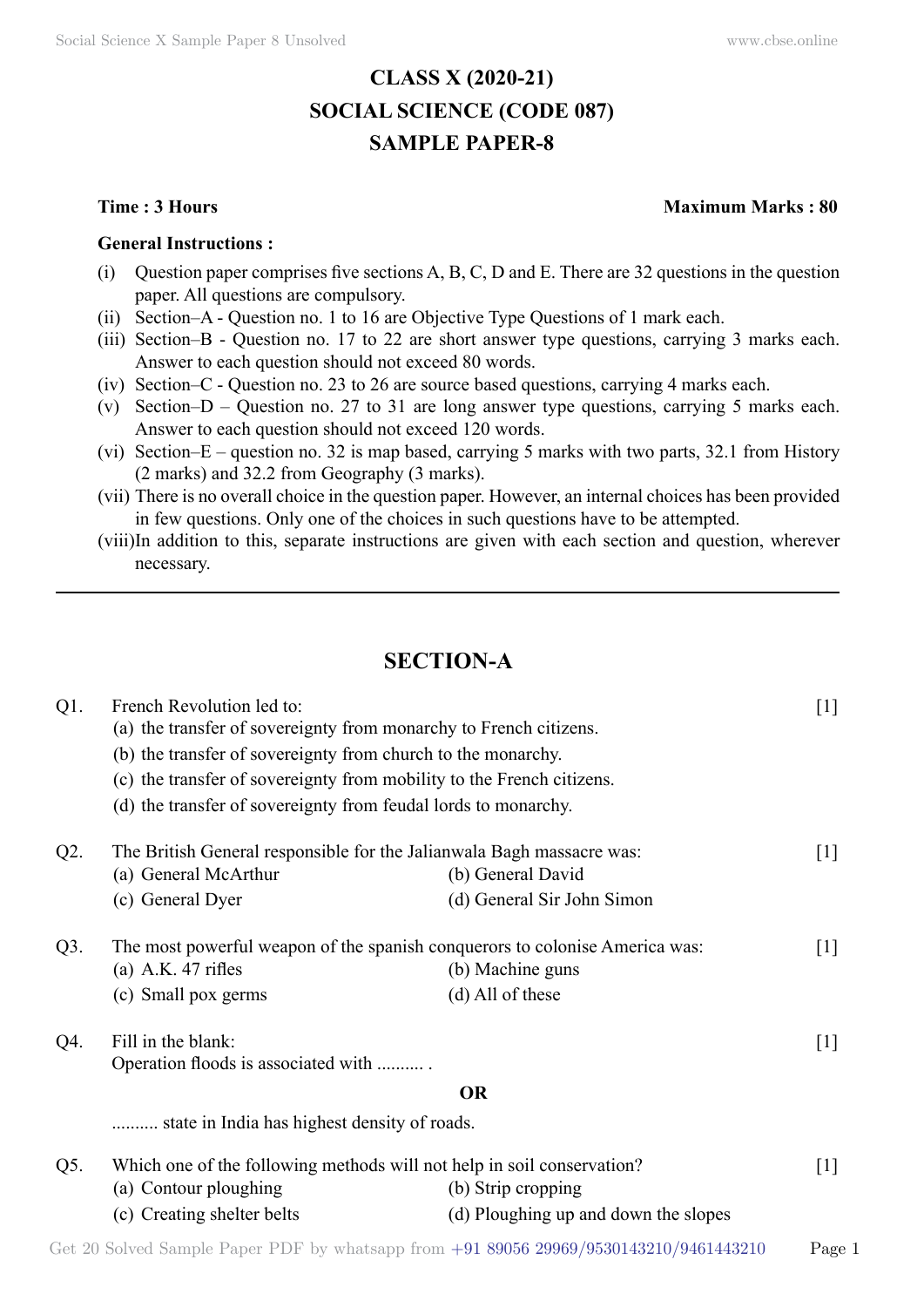| Q6.  | area?                                                                                                                                                                                                                                                                                                                                                 | Which one of the following describe a system of agriculture where a single crop is grown on a large<br>$[1]$                                                                                                                                                   |  |
|------|-------------------------------------------------------------------------------------------------------------------------------------------------------------------------------------------------------------------------------------------------------------------------------------------------------------------------------------------------------|----------------------------------------------------------------------------------------------------------------------------------------------------------------------------------------------------------------------------------------------------------------|--|
|      | (a) Shifting agriculture                                                                                                                                                                                                                                                                                                                              | (b) Plantation agriculture                                                                                                                                                                                                                                     |  |
|      | (c) Horticulture                                                                                                                                                                                                                                                                                                                                      | (d) Intensive agriculture                                                                                                                                                                                                                                      |  |
| Q7.  | Which one of the following industries manufactures telephones, computer, etc.<br>(a) Steel                                                                                                                                                                                                                                                            | $[1]$<br>(b) Electronic                                                                                                                                                                                                                                        |  |
|      | (c) Aluminium                                                                                                                                                                                                                                                                                                                                         | (d) Information Technology                                                                                                                                                                                                                                     |  |
| Q8.  | Name the soil which is well known for its capacity to hold moisture.                                                                                                                                                                                                                                                                                  |                                                                                                                                                                                                                                                                |  |
|      | (a) Alluvial soil                                                                                                                                                                                                                                                                                                                                     | (b) Laterite soil                                                                                                                                                                                                                                              |  |
|      | (c) Red and yellow soil                                                                                                                                                                                                                                                                                                                               | (d) Black soil                                                                                                                                                                                                                                                 |  |
| Q9.  | based on the belief that:<br>$(A)$ One relission is superior to that of others<br>(B) People belonging to different religions can live together happily as equal citizens<br>(C) Followers of a particular religion constitute the community<br>Which of the statements is/are correct?<br>(a) $(A)$ , $(B)$ , $(C)$ and $(D)$<br>$(c)$ (A) and $(C)$ | Consider the following statements on the meaning of communal politics. Communal politics is<br>$[1]$<br>(D) State power cannot be used to establish the domination of one religions groups over others<br>$(b)$ $(A)$ , $(B)$ and $(D)$<br>$(d)$ (B) and $(D)$ |  |
| Q10. | Which party has strong support in West Bengal?                                                                                                                                                                                                                                                                                                        | $\lceil 1 \rceil$                                                                                                                                                                                                                                              |  |
|      |                                                                                                                                                                                                                                                                                                                                                       | <b>OR</b>                                                                                                                                                                                                                                                      |  |
|      | Name any two countries where there is multi-party system exist.                                                                                                                                                                                                                                                                                       |                                                                                                                                                                                                                                                                |  |
| Q11. | What is the power sharing?                                                                                                                                                                                                                                                                                                                            | $\lceil 1 \rceil$                                                                                                                                                                                                                                              |  |
|      | <b>OR</b>                                                                                                                                                                                                                                                                                                                                             |                                                                                                                                                                                                                                                                |  |
|      | Which two languages are generally spoken in Belgium?                                                                                                                                                                                                                                                                                                  |                                                                                                                                                                                                                                                                |  |

Q12. In the question given below, there are two statements marked as Assertion (A) and Reason (R). Read the statements and choose the correct option. **Assertion :** Rakesh is an educated and skilled worker who earns a high monthly salary as he is

employed in a private bank in a city. **Reason :** All service sectors in India are growing extremely well and each individual engaged in

any kind of tertiary activity earns a high income.

## **Options:**

- (a) If both assertion and reason are true, and reason is the correct explanation of assertion.
- (b) It both assertion and reason are true, but reason is not the correct explanation of assertion.
- (c) If assertion is true, but reason is false.
- (d) If both assertion and reason are false.
- Q13. Read the information given below and select the correct option: [1]

A vessel dumped 500 tonnes of liquid toxic wastes into open-air dumps in a city and in the surrounding sea. This happened in a city called Abidjan in lvory Coast, a country in Africa. The fumes from the highly toxic waste caused nausea, skin rashes, fainting, diarrhoea, etc. After a month seven persons were dead, twenty in hospital and twenty-six thousand treated for symptoms of poisoning.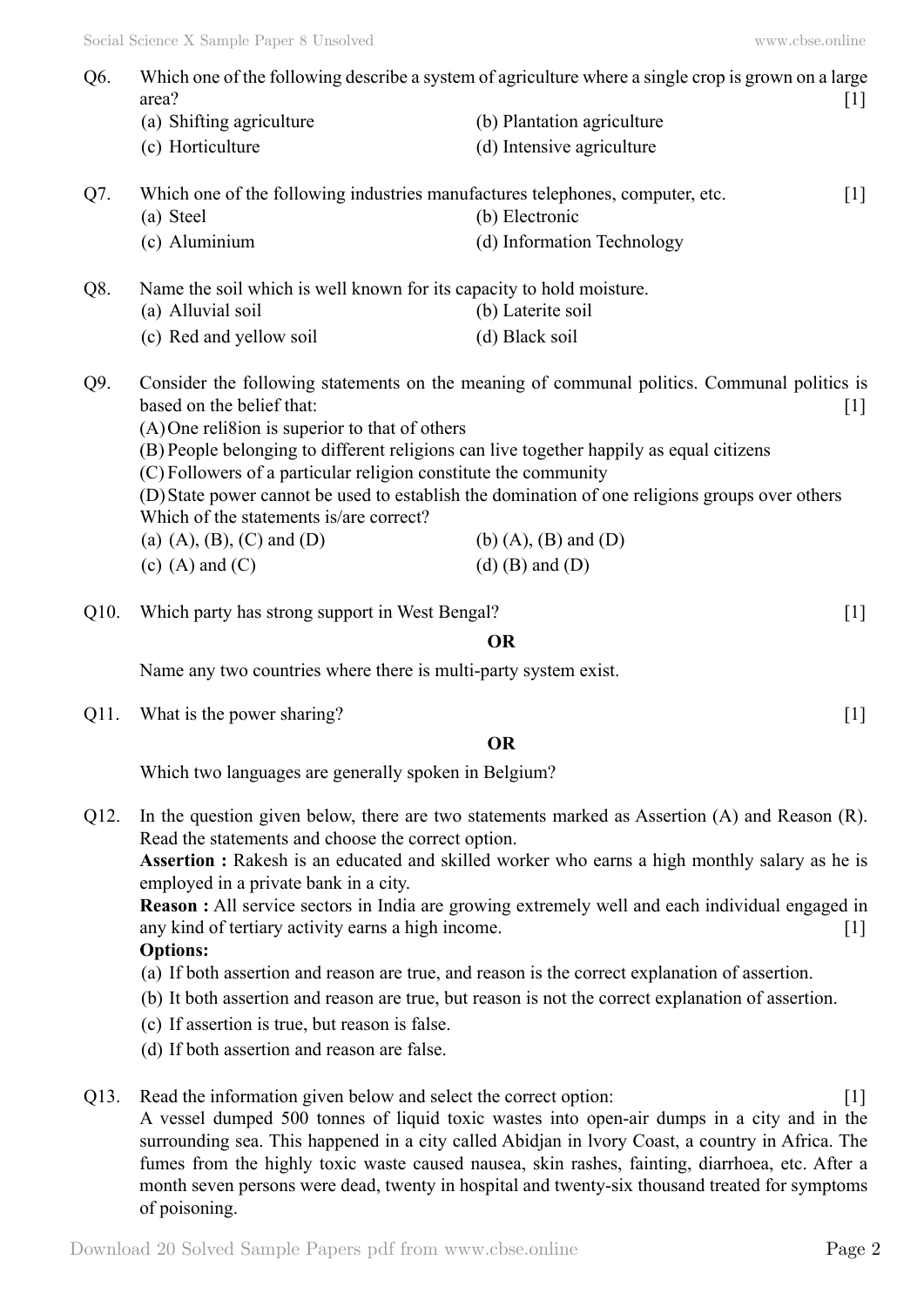A multinational company dealing in petroleum and metals had contracted a local company of the lvory Coast to dispose the toxic waste from its ship.

- (a) MNC dealing in petroleum and metals
- (b) Local company of the lvory Coast
- (c) A vessel dumped 500 tonnes of liquid toxic wastes into open air
- (d) None of these

## **O**

The following table shows the sources of credit for rural households in India in 2010:

| <b>Sources</b>                    | <b>Share</b>    |
|-----------------------------------|-----------------|
| Moneylenders                      | 30%             |
| Co-operative societies and        | 27 <sup>%</sup> |
| Commercial banks                  | 25%             |
| Others (Traders, relatives, etc.) | 18%             |

On the basis of the above table answer the following question:

- (a) The share of formal sector is  $27%$
- (b) The share of formal sector is  $48\%$
- (c) The share of formal sector is  $52\%$
- (d) The share of formal sector is  $38\%$

| Q14. Primary sector includes all those activities which are related to: |                   | $\lceil 1 \rceil$ |
|-------------------------------------------------------------------------|-------------------|-------------------|
| (a) communication and transport                                         | (b) manufacturing |                   |
| (c) performance of different services                                   | (d) agriculture   |                   |

Q15. The functioning and operations of banks in India are monitored and supervised by the: [1] (a) Reserve Bank of India (b) Ministry of Finance (c) State Bank of India (d) Ministry of Accounts

| Q16. GDP is the total value of  produced during a particular year. |  |
|--------------------------------------------------------------------|--|
| (a) all goods and sorriggs                                         |  |

- (a) all goods and services
- (b) all final goods and services
- (c) all intermediate goods and services
- (d) all intermediate and final goods and services

## **Section-B**

|                   | Q17. What were the causes of great demand for foodgrains in England?                           | 31  |
|-------------------|------------------------------------------------------------------------------------------------|-----|
| O <sub>18</sub> . | What was Satyagraha? Explain some of the Satyagraha launched by Gandhiji.                      | 3   |
|                   | OR                                                                                             |     |
|                   | Explain the major political features of mid-eighteenth century Europe?                         |     |
| O <sub>19</sub>   | How biotic resources are different from abiotic resources?                                     | [3] |
| . 020             | "Local government is the best way to realise one important principle of democracy" Explain the |     |

the best way to realise one important principle of democracy. statement with an example. [3]

 **O**

Describe the outcomes of democracy.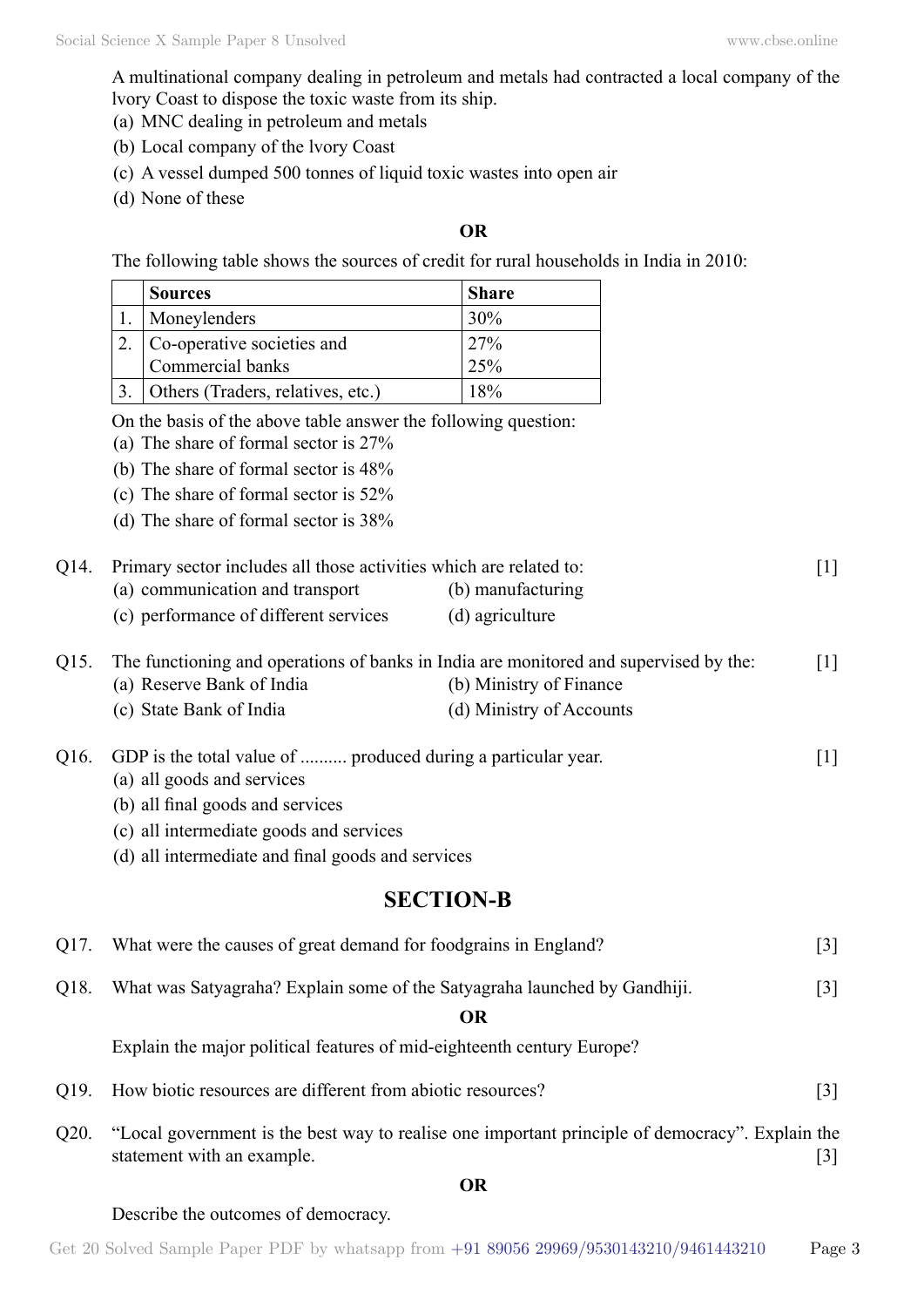- Q21. Why is the tertiary sector growing so rapidly in India? Explain it with any three reasons. [3]
- Q22. "Demand deposit are accepted as transaction of money". Why? [3]

# **Section-C**

| Q23. |                                                                                                                            | Read the source given below and answer the questions that follows:<br>the advent of revolution. "Inquilab Zindabad'. | Revolution is the inalienable right of mankind. Freedom is the imprescriptible birthright of all.<br>The labourer is the real sustainer of society  To the altar of this revolution we have brought our<br>youth as incense, for no sacrifice is too great for so magnificent a cause. We are content. We await<br>Answer the following MCQs by choosing the most appropriate alternatives: | $[4]$ |  |
|------|----------------------------------------------------------------------------------------------------------------------------|----------------------------------------------------------------------------------------------------------------------|---------------------------------------------------------------------------------------------------------------------------------------------------------------------------------------------------------------------------------------------------------------------------------------------------------------------------------------------------------------------------------------------|-------|--|
|      | (a) Gandhiji<br>(c) Subhash Chandra Bose                                                                                   | 23.1 From whose writing has this extract been taken?                                                                 | (b) Shaheed Bhagat Singh<br>(d) jawaharlal Nehru                                                                                                                                                                                                                                                                                                                                            | $[1]$ |  |
|      | (a) Yes<br>(c) Not given                                                                                                   |                                                                                                                      | 23.2 Do you agree with the statement that 'revolution is the inalienable right of mankind'?<br>(b) No<br>(d) None of these                                                                                                                                                                                                                                                                  | $[1]$ |  |
|      | 23.3 What slogan did they adopt?<br>(a) Bharat Mata ki Jai<br>(c) Satyamev Jayathe                                         |                                                                                                                      | (b) Bande Mataram<br>(d) Inquilab Zindabad                                                                                                                                                                                                                                                                                                                                                  | $[1]$ |  |
|      | (a) Revolution<br>(c) Revolutionary, stay alive                                                                            | 23.4 What is the meaning of 'Inquilab Zindabad'?                                                                     | (b) Present situation<br>(d) None of these                                                                                                                                                                                                                                                                                                                                                  | $[1]$ |  |
| Q24. | Read the table given below and answer the following questions.<br>$[4]$<br>Table: Total finished steel production in India |                                                                                                                      |                                                                                                                                                                                                                                                                                                                                                                                             |       |  |
|      | Year                                                                                                                       | Production (in million tonne per annum)                                                                              |                                                                                                                                                                                                                                                                                                                                                                                             |       |  |
|      | 2005<br>2006<br>2007<br>2008<br>2009<br>2010<br>2011                                                                       | 45.7<br>49.4<br>53.0<br>57.8<br>56.6<br>68.3<br>72.2                                                                 |                                                                                                                                                                                                                                                                                                                                                                                             |       |  |
|      | Answer the following MCQs by choosing the most appropriate alternatives:                                                   |                                                                                                                      |                                                                                                                                                                                                                                                                                                                                                                                             |       |  |
|      | (a) $49.4$ millions<br>$(c)$ 53.0 millions                                                                                 | 24.1 What is the total production of steel in India in the year 2005?                                                | (b) $45.7$ millions<br>$(d)$ 68.3 millions                                                                                                                                                                                                                                                                                                                                                  | $[1]$ |  |
|      | (a) 8th<br>$(c)$ 9th                                                                                                       | 24.2 What is India's rank among the world crude steel producers?                                                     | $(b)$ 10th<br>$(d)$ 7th                                                                                                                                                                                                                                                                                                                                                                     | $[1]$ |  |
|      | (a) Underdeveloped of Industry<br>(c) Modern technology                                                                    | 24.3 Why is the per capita consumption of steel so low in India?                                                     | (b) Lack of capital<br>(d) All of these                                                                                                                                                                                                                                                                                                                                                     | $[1]$ |  |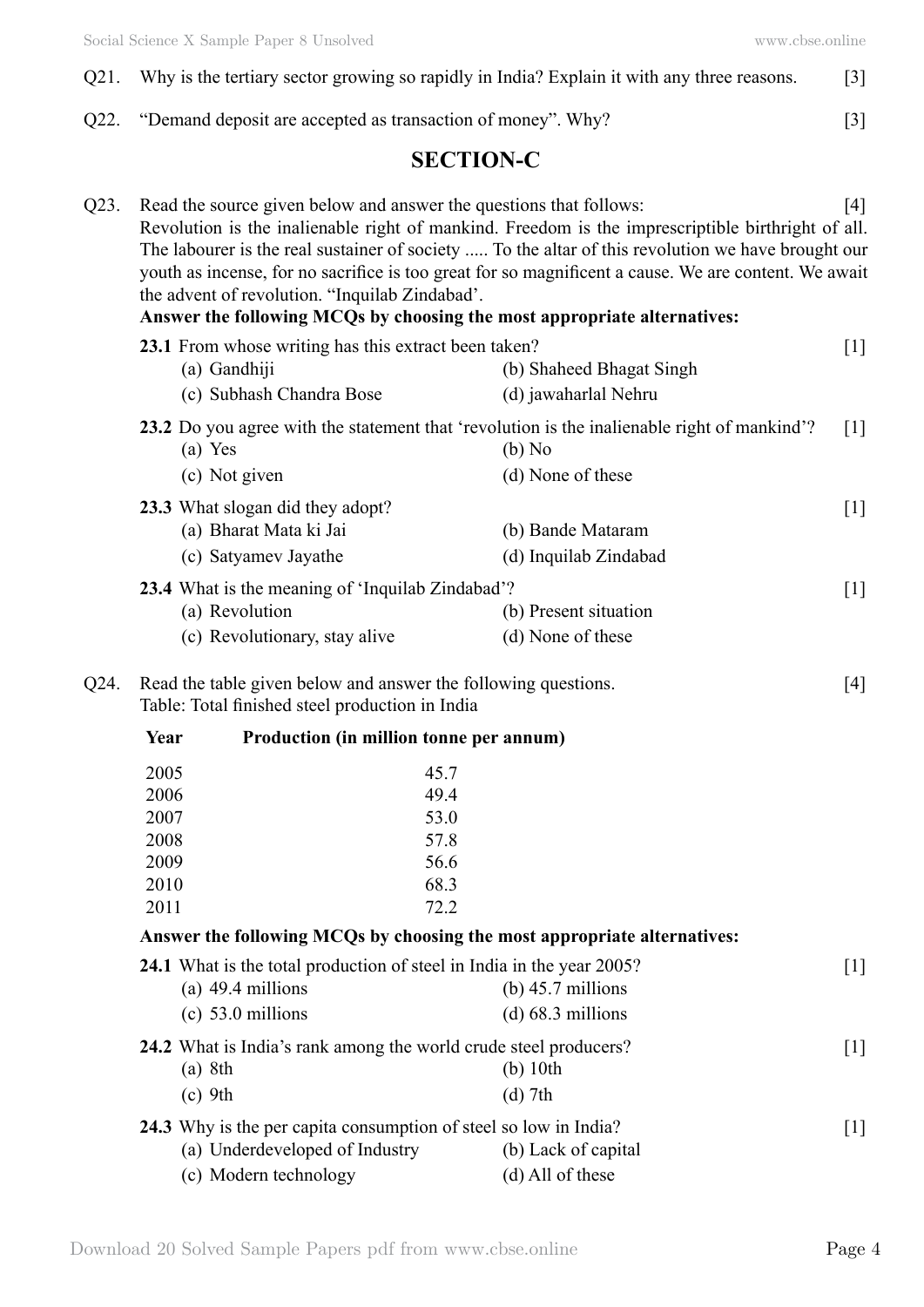|      |                                                                                           | 24.4 What is the total production of steel in India in the year 2009 and 2010?          | $[1]$             |
|------|-------------------------------------------------------------------------------------------|-----------------------------------------------------------------------------------------|-------------------|
|      | (a) $124.9$ millions                                                                      | (b) $123.9$ millions                                                                    |                   |
|      | $(c)$ 125.9 millions                                                                      | $(d)$ 126.9 millions                                                                    |                   |
| Q25. | Choose the most appropriate option:                                                       |                                                                                         | $[4]$             |
|      | (a) goods, services and people between countries.                                         | 25.1 The past two decades of globalisation has seen rapid movements in:                 | $[1]$             |
|      | (b) goods, services and investments between countries.                                    |                                                                                         |                   |
|      | (c) goods, investments and people between countries.                                      |                                                                                         |                   |
|      | (d) All of these                                                                          |                                                                                         |                   |
|      | (a) set up new factories.                                                                 | 25.2 The most common route for investments by MNCs in countries around the world is to: | $\lceil 1 \rceil$ |
|      | (b) buy existing local companies.                                                         |                                                                                         |                   |
|      | (c) form partnerships with local companies.                                               |                                                                                         |                   |
|      | (d) None of these                                                                         |                                                                                         |                   |
|      | 25.3 Globalisation has led to improvement in living conditions?<br>(a) of all the people. |                                                                                         | $[1]$             |
|      | (b) of people in the developed countries.                                                 |                                                                                         |                   |
|      | (c) of workers in the developing countries.                                               |                                                                                         |                   |
|      | (d) None of the above.                                                                    |                                                                                         |                   |
|      | 25.4 Which of the following is an Indian MNC?                                             |                                                                                         | $[1]$             |

- (a) Tata Motors (b) Ranbaxy (c) Asian Paints (d) All of these
- Q26. Here are some examples oI power sharing, which of the four types of power sharing do these represent? Who is sharing power with whom?
	- **26.1** The Bombay High Court ordered the Maharashtra state government to immediately take action and improve living conditions for the 2,000-odd children at seven children's homes in Mumbai. [1]
	- **26.2** The government of Ontario state in Canada has agreed to a land claim settlement with the aboriginal community. The Minister responsible for Native Affairs announced that the government will work with aboriginal people in a spirit of mutual respect and co-operation.
	- **26.3** Russia's two influential political parties, the Union of Right Forces and the Liberal Yabloko Movement, agreed to unite their organisations into a strong right-wing coalition. They propose to have a common list of candidates in the next parliamentary elections. [1]
	- **26.4** The finance ministers of various states in Nigeria got together and demanded that the federal government declare its sources of income. They also wanted to know the formula by which the revenue is distributed to various state governments. [1]

# **Section-D**

Q27. How was the history of nationalism in Britain unlike the rest of Europe? [5]

## **O**

Describe the peculiarities of industrial growth in India.

Q28. "Human activities have contributed significantly in land degradation". Explain by giving examples. [5]